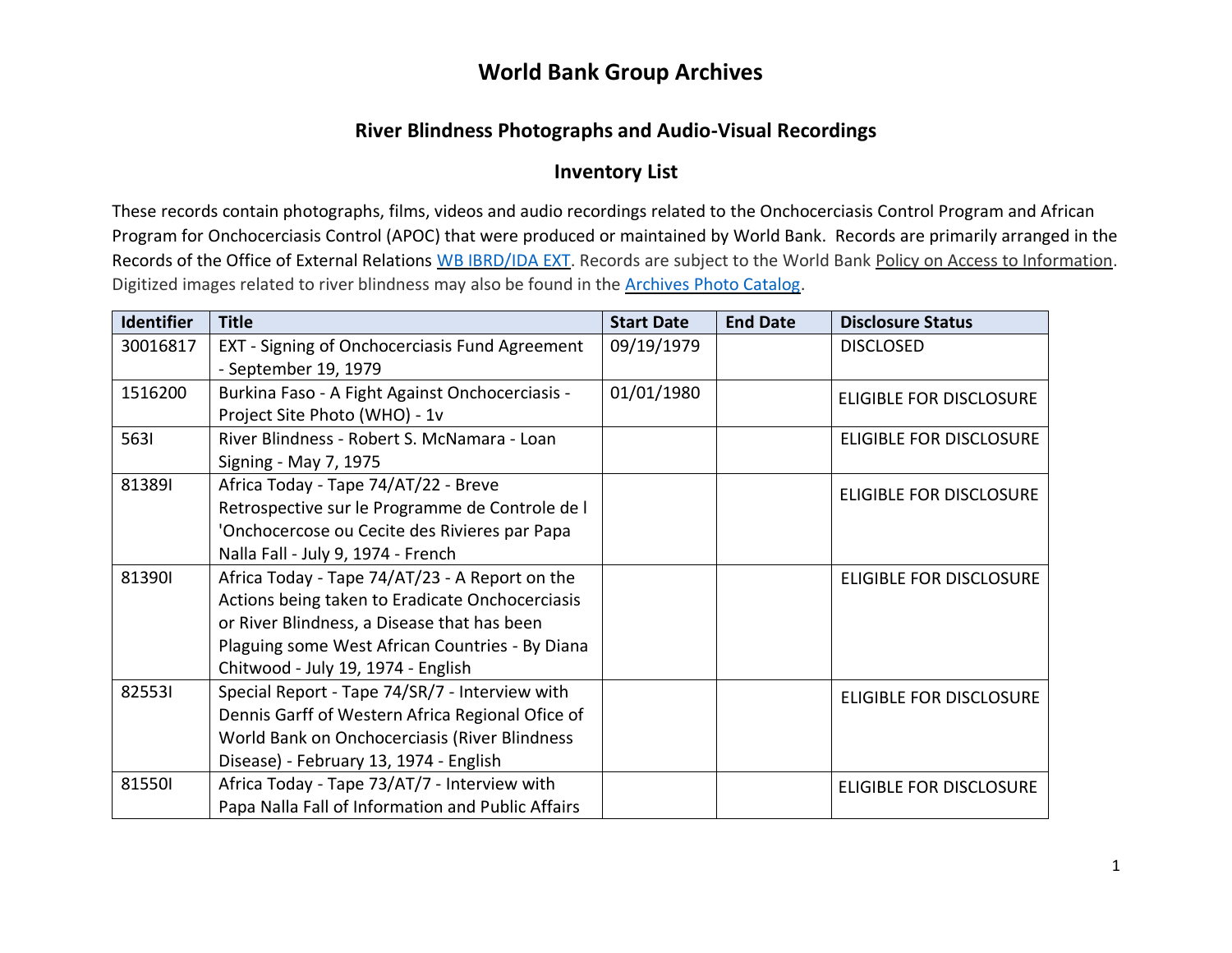|          | Department of World Bank regarding the River<br>Blindness Disease - June 6, 1973 - English                                       |            |            | <b>ELIGIBLE FOR DISCLOSURE</b> |
|----------|----------------------------------------------------------------------------------------------------------------------------------|------------|------------|--------------------------------|
| 30161621 | JAF APOC - Tape 2 - Jimmy Carter - United States<br>- James Wolfensohn IN129501BET                                               | 12/05/1995 | 12/05/1995 | <b>DISCLOSED</b>               |
| 30164243 | Onchocerciasis Fund Signing Ceremony - Tape 1 -<br>United States - IN029203BET                                                   | 02/25/1992 | 02/25/1992 | <b>ELIGIBLE FOR DISCLOSURE</b> |
| 30162244 | McNamara on Onchocerciasis - United States -<br>IN109401BET                                                                      | 10/03/1994 | 10/03/1994 | <b>DISCLOSED</b>               |
| 30215722 | Burkina Faso Folder 3 - Africa - Upper Volta -<br>Slide Sheet Numbers 60 - 90 - Yosef Hadar - Ray<br>Witlin - 1974 - 1976 - 1982 | 01/01/1974 | 12/31/1982 | <b>DISCLOSED</b>               |
| 30215721 | Burkina Faso Folder 2 - Africa - Slide Sheet<br>Numbers 30 - 59 - Curt Carnemark - 1993                                          | 01/01/1993 | 12/31/1993 | <b>DISCLOSED</b>               |
| 30159142 | PNGT Meeting / Dioubougou Rainstorm / AVV<br>Program / Resettlement of River Blindness -<br>Burkina Faso - AF069302BET           | 06/03/1993 | 06/03/1993 | <b>ELIGIBLE FOR DISCLOSURE</b> |
| 30161359 | River Blindness - United States - IN000061BET                                                                                    | 01/17/2012 | 01/17/2012 | <b>ELIGIBLE FOR DISCLOSURE</b> |
| 30161475 | Defeating River Blindness in West Africa - English<br>- AF109401BET                                                              | 10/31/1994 | 10/31/1994 | <b>ELIGIBLE FOR DISCLOSURE</b> |
| 30161476 | Defeating River Blindness in West Africa -<br>International - AF109402BET                                                        | 10/26/1994 | 10/26/1994 | <b>ELIGIBLE FOR DISCLOSURE</b> |
| 30164241 | River Blindness - Graphics and Photos - United<br>States - IN039502BET                                                           | 03/01/1995 | 03/01/1995 | <b>ELIGIBLE FOR DISCLOSURE</b> |
| 30161744 | River Blindness - Tape 1 - IN099401BET                                                                                           | 09/06/1994 | 09/06/1994 | <b>ELIGIBLE FOR DISCLOSURE</b> |
| 30165046 | Fighting River Blindness in Africa - B Roll - Various<br>Countries - AF000396BET                                                 | 02/28/2012 |            | <b>ELIGIBLE FOR DISCLOSURE</b> |
| 30373563 | Informational and Promotional Audio Tapes and<br>Film - River Blindness - Plague Upon the Land -<br><b>Voice Test</b>            | 01/15/2019 | 01/15/2019 | <b>ELIGIBLE FOR DISCLOSURE</b> |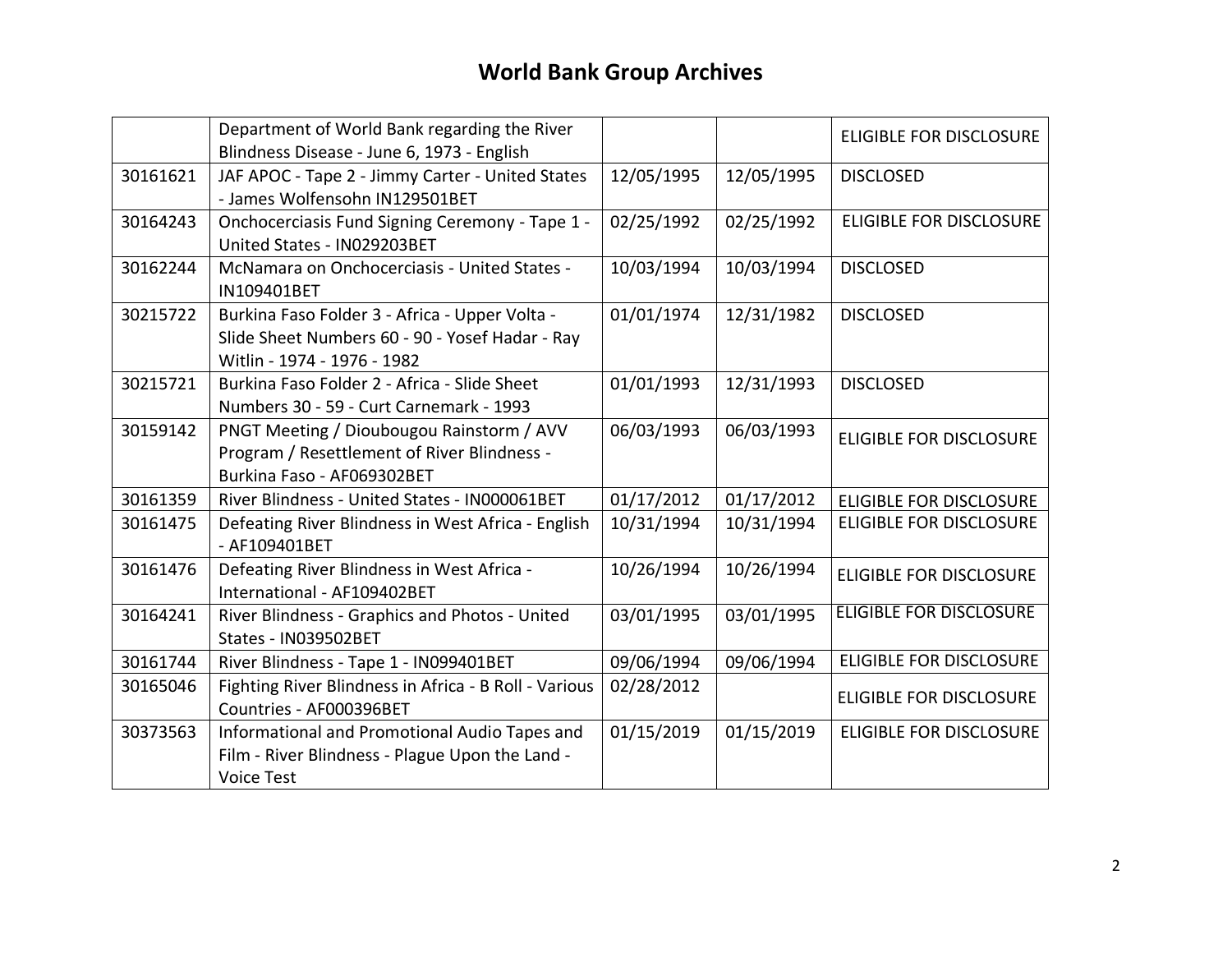| 30373596 | Informational and Promotional Audio Tapes and<br>Film - River Blindness - Tape 2                                                                           | 01/15/2019 | 01/15/2019 | <b>ELIGIBLE FOR DISCLOSURE</b> |
|----------|------------------------------------------------------------------------------------------------------------------------------------------------------------|------------|------------|--------------------------------|
| 30159015 | International Cooperation - Defeating River<br>Blindness in Western Africa - Ghana, Burkina<br>Faso, Mali, Niger and Cameroon - AF039501BET                | 03/01/1995 | 03/01/1995 | <b>ELIGIBLE FOR DISCLOSURE</b> |
| 30161347 | World Bank Success Stories - Bosnia / Computers<br>/ East Timor / Indonesia / Mexico / River<br>Blindness - IN000073BET                                    | 01/17/2012 | 01/17/2012 | <b>ELIGIBLE FOR DISCLOSURE</b> |
| 30163254 | The World Bank - Investing in People / River<br>Blindness / Bosnia / Compilation of Clips - United<br>States - IN119806BET                                 | 11/16/1998 | 11/16/1998 | <b>ELIGIBLE FOR DISCLOSURE</b> |
| 30373562 | Informational and Promotional Audio Tapes and<br>Film - River Blindness - Interview - Mr. John<br>Costello - Wasshington - Tape 2 - Camera Roll 2<br>and 3 | 01/10/1985 | 01/10/1985 | <b>ELIGIBLE FOR DISCLOSURE</b> |
| 30373752 | Informational and Promotional Audio Tapes and<br>Film - River Blindness - Marc Bazan - Audio -<br>16mm                                                     | 09/28/1972 | 09/28/1972 | <b>ELIGIBLE FOR DISCLOSURE</b> |
| 30373561 | Informational and Promotional Audio Tapes and<br>Film - River Blindness - Interview - Mr. John<br>Costello - Washington - Tape 1 - Camera Roll 1           | 01/10/1985 | 01/10/1985 | <b>ELIGIBLE FOR DISCLOSURE</b> |
| 973531   | <b>International Cooperation Defeating River</b><br>Blindness in West Africa - 1995 - French Version                                                       |            |            | <b>ELIGIBLE FOR DISCLOSURE</b> |
| 1799423  | Projects / Trips / Countries - Riverblindness - T<br>through V - 1963 through 1966 - Taiwan                                                                | 01/01/1963 | 12/31/1966 | <b>ELIGIBLE FOR DISCLOSURE</b> |
| 1799424  | Projects / Trips / Countries - Riverblindness - T<br>through V - 1963 through 1966 - Thailand                                                              | 01/01/1963 | 12/31/1966 | <b>ELIGIBLE FOR DISCLOSURE</b> |
| 1799427  | Projects / Trips / Countries - Riverblindness - T<br>through V - 1963 through 1966 - Trinidad                                                              | 01/01/1963 | 12/31/1966 | <b>ELIGIBLE FOR DISCLOSURE</b> |
| 1799428  | Projects / Trips / Countries - Riverblindness - T<br>through V - 1963 through 1966 - Tunis Harbor                                                          | 01/01/1963 | 12/31/1966 | <b>ELIGIBLE FOR DISCLOSURE</b> |